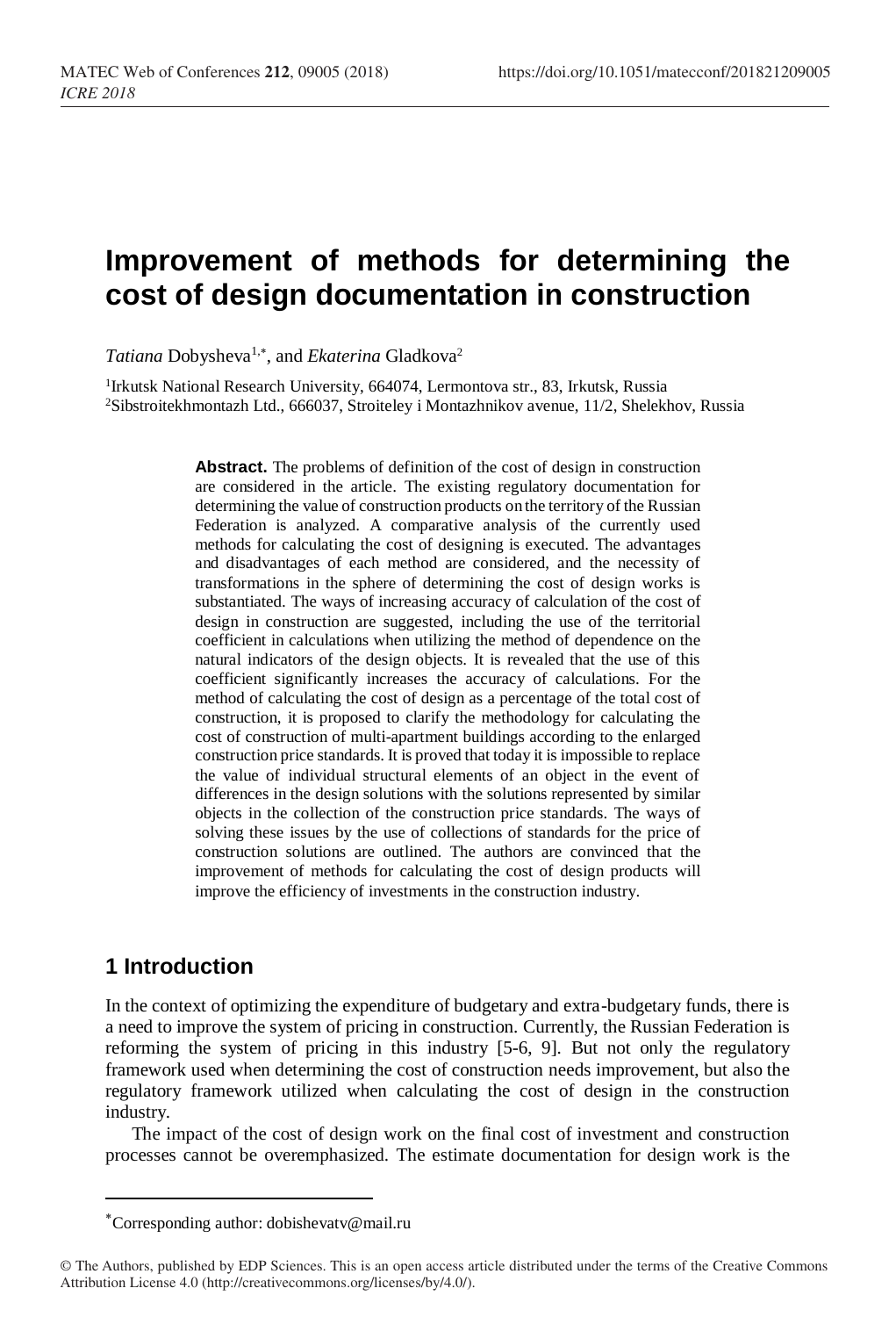basis not only for setting contractual design prices, but also serves as a benchmark for determining the maximum price for the cost of design, and mutual settlements between the customer and the designer took place on the basis of the estimate documentation. However, at present, there is no substantiated and methodologically objective methodology for determining the cost of design.

Completely free pricing is not used in foreign practice. In these countries, the state indirectly affects demand, supply, and, consequently, prices. In global practice, as a rule, the maximum possible prices and the lowest possible prices are established. In the United States, for example, there is no the estimate normative base approved at the state level, but there are annual collections of single and consolidated construction quotations that are used regardless the departmental ownership. In the UK, construction companies have the right to create individual unit prices that ultimately can affect the cost of final construction products and reduce this indicator that increases the competitiveness of contractors. Another feature of foreign countries in determining the cost of construction and design is the fact, that abroad, the main principle of the cost of the project is the determination of reliability, and therefore, in determining the cost of construction, the enlarged indicators of the construction costs are used at all stages of investment [8, 11-15].

In foreign countries, design is recognized as qualitative, if the possibility of adaptation to technological and technical innovations without radical reconstruction for at least 6-8 years after the start of operation is taken into account. In this case, it is justified to increase a part of the costs addressed to design, since this factor provides for an increase in the efficiency of capital investments as a whole [12].

In accordance with [1], the total cost of construction is determined by the Consolidated Estimate of the Construction Costs. This estimate document consists of 12 chapters. The costs included in the Chapter 12 of the Consolidated Estimate of Construction Costs are regulated by the Government Decree No. 563 of May 12, 2017.

Thus, the Chapter 12 of the Consolidated Estimate calculation, together with other costs, includes the costs of the design work. And these costs should be determined at the stage of preparation of the investment justification, that is, at the pre-project stage.

#### **2 Materials and Methods**

Currently, three methods for determining the cost of design are used in the Russian Federation [2]:

The base prices for design works contain all the costs of design organizations, accounted for in the production costs of these organizations in accordance with [3].

The existing methods for determining the cost of design of the construction products differ from the position of methodology, and application of each of its options gives a different value of the indicator of the contractual design price.

When analyzing the existing methods of calculating the cost of designing for the representative objects of different purposes, it is revealed that the design cost can vary from 33 to 60% [10]. Such a difference in the cost of designing the same construction objects is unacceptable in the conditions of maximum cost optimization of both budgetary and extrabudgetary levels.

The Table 1 presents a comparative analysis of methods for determining the cost of designing.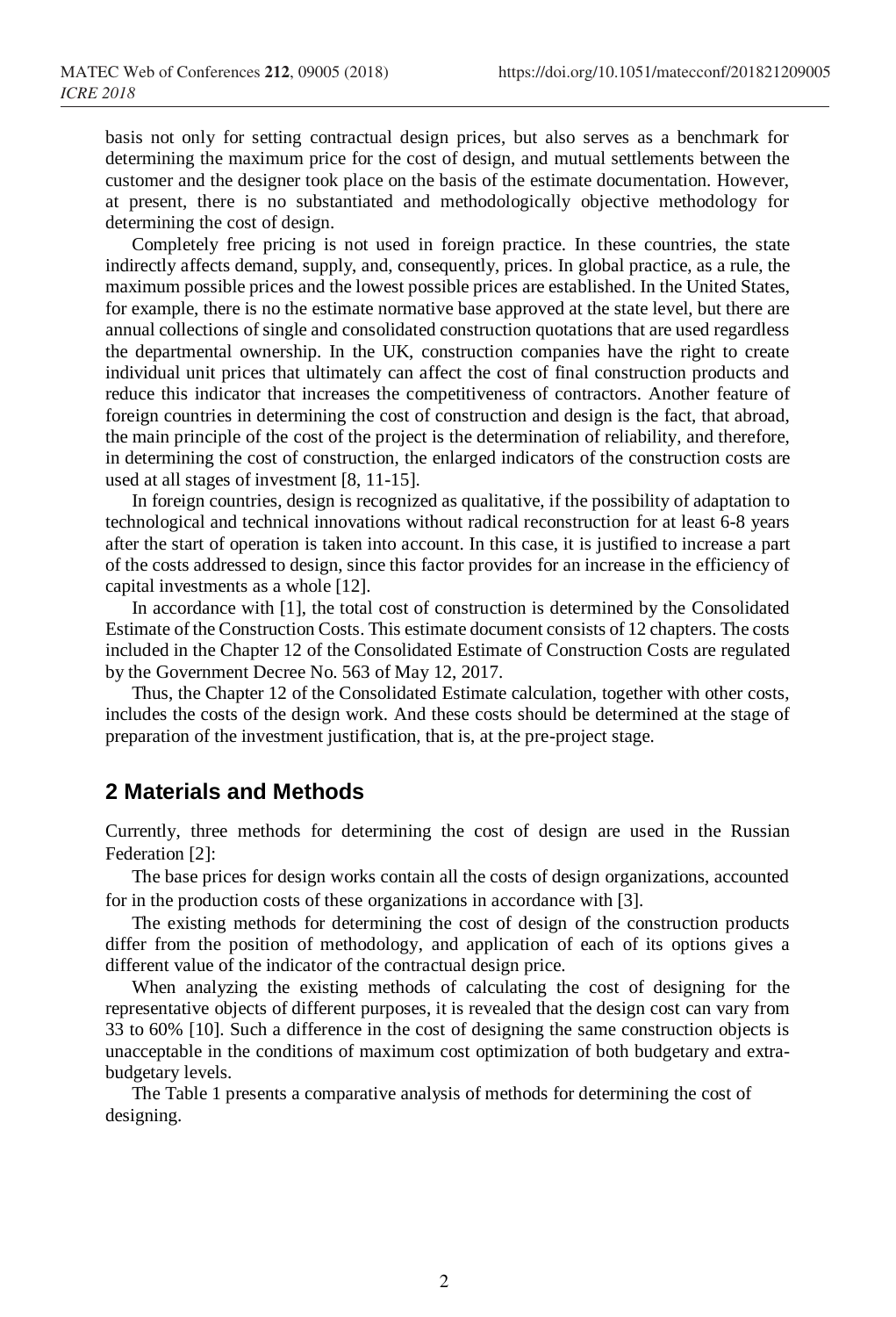| The name of                          | <b>Normative documents</b>                          | <b>Procedure of calculation</b>    | <b>Advantages and</b>                  |
|--------------------------------------|-----------------------------------------------------|------------------------------------|----------------------------------------|
| the method for                       |                                                     |                                    | disadvantages of the                   |
| determining                          |                                                     |                                    | method                                 |
| the cost of                          |                                                     |                                    |                                        |
| designing                            |                                                     |                                    |                                        |
| Depending on                         | 1. Existing sectoral and                            | The following formula is           | Advantages:                            |
| the natural                          | specialized sections of the                         | used in the calculation:           | For today, it is the most              |
| indicators of                        | Collection of prices for                            | $C = (a + b \times X) \times K(1)$ | convenient and reliable                |
| the designing                        | design works in                                     | where:                             | method of determining                  |
| objects                              | construction of 1987-                               | a, b - constants for a             | the price of design                    |
|                                      | 1990, reduced to the price                          | certain interval of the            | works. About 250                       |
|                                      | level as of 01.01.1991.                             | main indicator of the              | directories of basic                   |
|                                      | 2. Directories of basic                             | object of design, taken            | prices for the design of               |
|                                      | prices (DBP) for design                             | from the tables of                 | the most types of                      |
|                                      | works in construction of                            | directories, in thousands          | objects have been                      |
|                                      | $2003-2004$ , reduced to the                        | rubles:                            | developed.                             |
|                                      | price level as of                                   | $X$ - the main indicator of        | Directories can be used                |
|                                      | 01.01.2001.                                         | the object of design;              | to determine the cost of               |
|                                      | 3. Directories of basic                             | K is the total coefficient         | design for the objects,                |
|                                      | prices for design works in                          | $[2]$ .                            | to be constructed with                 |
|                                      | construction of 2009-                               |                                    | budgetary funding.                     |
|                                      | 2017, reduced to the level                          |                                    | Disadvantages:                         |
|                                      | of prices as of                                     |                                    | There are no directories               |
|                                      | 01.01.2001.                                         |                                    | for calculating the cost               |
|                                      |                                                     |                                    | of design for some                     |
|                                      |                                                     |                                    | individual construction                |
|                                      |                                                     |                                    | projects.                              |
|                                      |                                                     |                                    | The regional                           |
|                                      |                                                     |                                    | coefficient, which                     |
|                                      |                                                     |                                    | allows passing from the                |
|                                      |                                                     |                                    | prices of the base                     |
|                                      |                                                     |                                    | district of the Moscow                 |
|                                      |                                                     |                                    | region to the prices of                |
|                                      |                                                     |                                    | constituent entities of                |
|                                      |                                                     |                                    | the Russian Federation,                |
|                                      |                                                     |                                    | has not been developed.                |
|                                      | 1. Directories of basic                             | The following formula is           | Advantages:                            |
| As a percentage                      |                                                     | used in the calculation:           | This method can be                     |
| of the total cost<br>of construction | prices for design works in<br>construction of 2003- |                                    | used to determine the                  |
|                                      | 2004, reduced to the price                          |                                    |                                        |
|                                      | level as of 01.01.2001.                             | $C = C_{01} \times Ki(2)$          | cost of design for the<br>objects, the |
|                                      | 2. Directories of basic                             | where $C_{01}$ is the base         | construction of which                  |
|                                      | prices for design works in                          | price of the project               | has budgetary                          |
|                                      | construction of 2009-                               | documentation as of                | financing.                             |
|                                      | 2017, reduced to the level                          | 01.01.2001;                        | Disadvantages:                         |
|                                      | of prices as of                                     | Ki - coefficient reflecting        | Insufficient accuracy of               |
|                                      |                                                     |                                    |                                        |
|                                      | 01.01.2001.                                         | the inflationary processes         | calculations at the pre-               |

**Table 1.** Comparative analysis of methods for determining the cost of design works.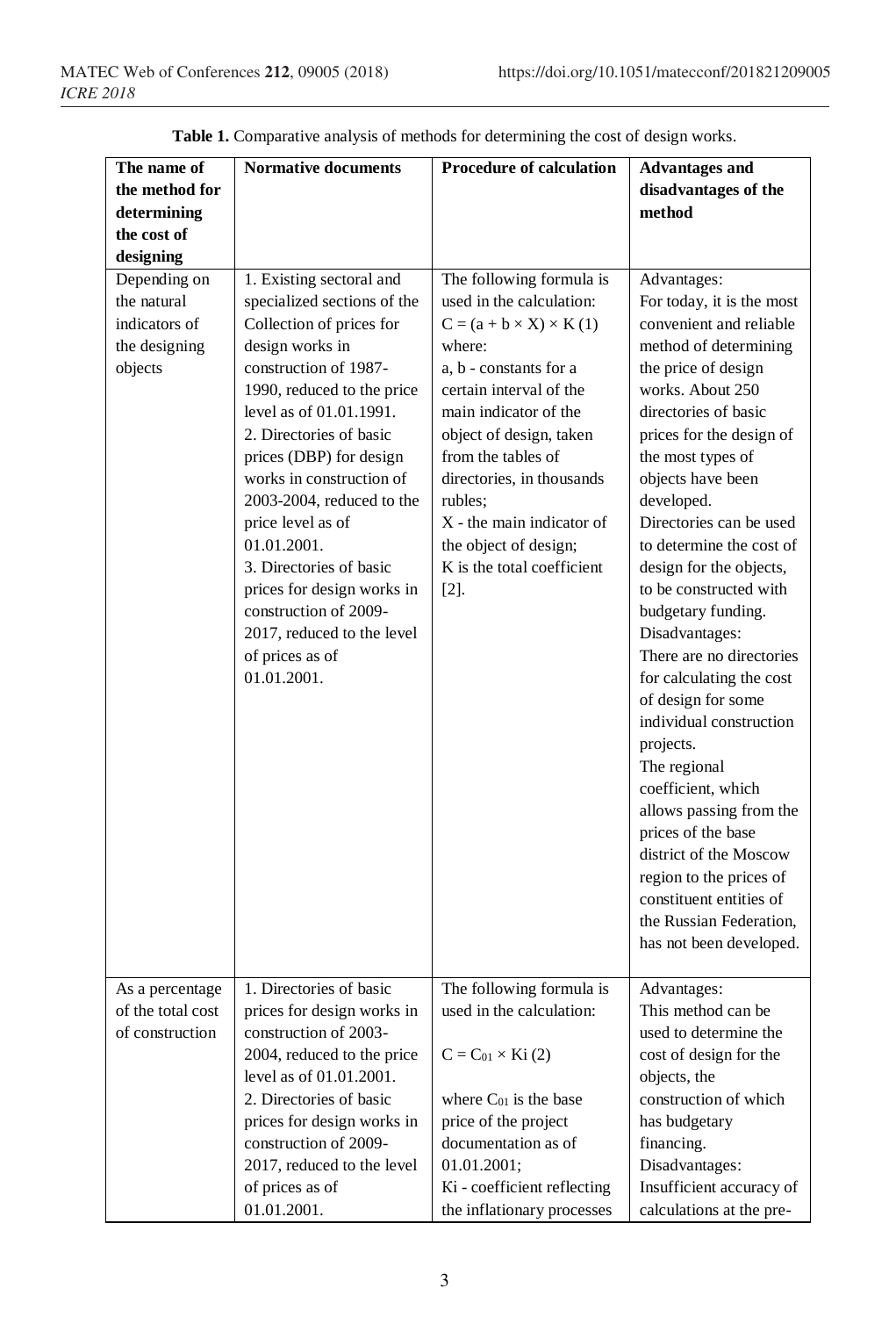| design stage when       |
|-------------------------|
|                         |
| determining the cost of |
| construction for larger |
| collections or similar  |
|                         |
|                         |
|                         |
|                         |
|                         |
|                         |
|                         |
|                         |
|                         |
|                         |
|                         |
|                         |
|                         |
|                         |
|                         |
|                         |
|                         |
|                         |
| Advantages:             |
| The method is           |
| convenient for the      |
| designer as he expertly |
| himself determines the  |
| actual time of          |
| participation of        |
| specialists in the      |
| development of the      |
|                         |
| Disadvantages:          |
|                         |
|                         |
| Lack of federal-level   |
| labor standards for     |
|                         |
|                         |

## **3 Results**

The study showed that all methods of determining the cost of design have some drawbacks. So in the method, depending on the natural indicators, there is no a single district coefficient for recalculating the cost of design works from the prices of the base district of the Moscow Region into the prices of regions of the Russian Federation. Such coefficients are extremely necessary, since the cost of construction, including the cost of design, varies considerably by regions of the Russian Federation. To recalculate the cost of construction works, the territorial coefficients for each region are quarterly developed and issued by the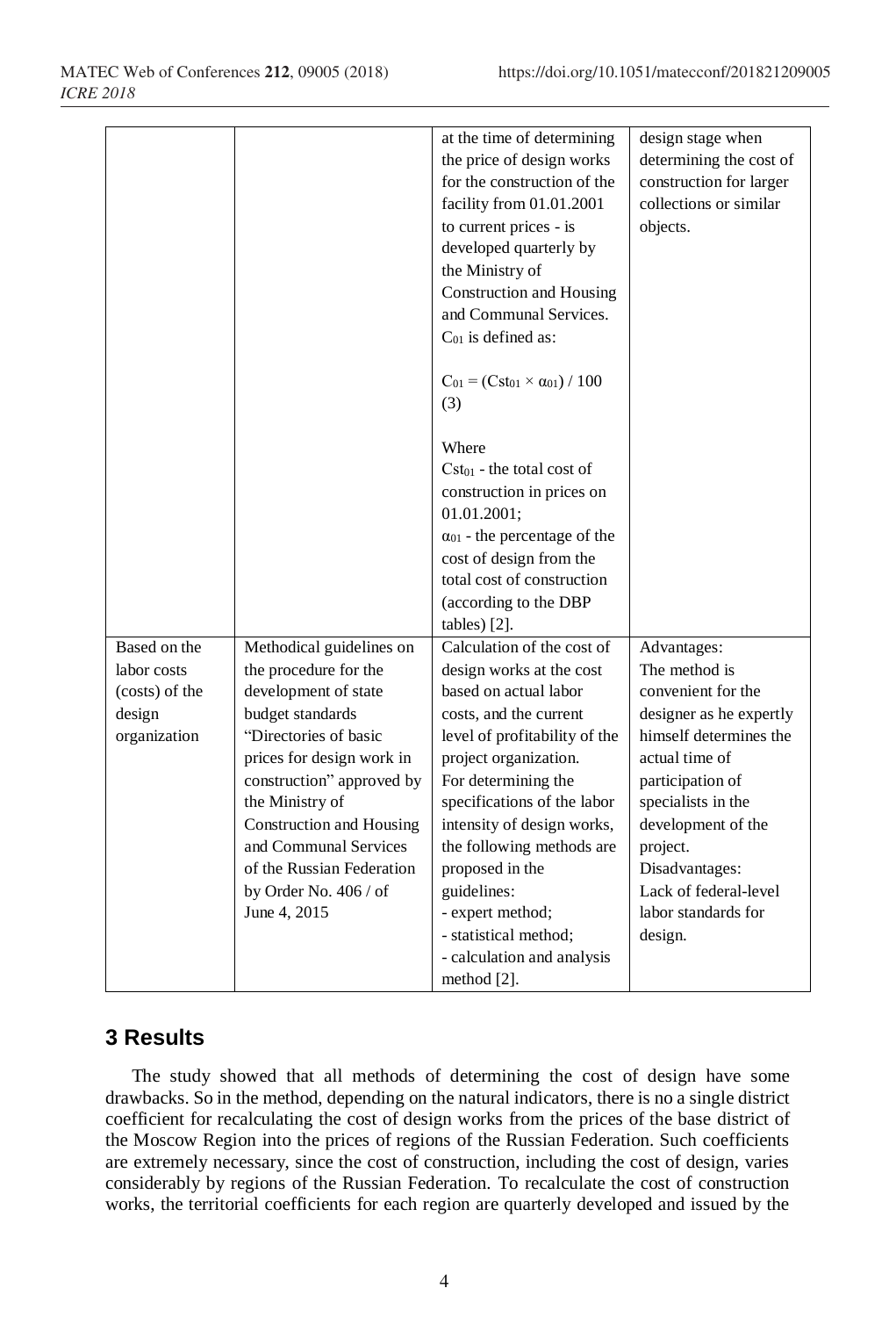Ministry of Construction and Housing and Utilities, and are applied by estimators in the preparation of estimates, while in order to calculate the cost of design, the Ministry of Construction quarterly updates the single factor for the whole of Russia to recalculate the design cost from the base prices as of 01.01.2001 to current prices. In this case, in order to differentiate the cost of designing by regions, the estimators are forced to use district coefficients that take into account the difference in the cost of material consumption of the population in the regions of the country that should be charged only on wages. However, the cost of design consists of direct costs, overheads and profits of the design organization [3]. The salary of designers is only one of the five elements of the cost of design products, along with material costs, depreciation of the fixed assets, deductions on social needs and other costs [4], and is just 18 to 30% of the total actual cost of construction products [10]. Thus, it was revealed that the application of the district coefficient for the entire design cost is methodically incorrect.

We propose to introduce the territorial coefficient  $K_{tr}$  in the formula that is used for determining the cost of design, depending on the natural indicators. Then formula 1 will have the following form:

$$
C = (a + b \times X) \times K \times K_{tr}
$$
 (4)

As for the second method of determining the cost of design as a percentage of the total cost of construction, as in the Table 1, there is a lack of inaccuracy in calculations for the enlarged directories. Currently, there are insufficient numbers of the enlarged directories for the estimate and regulatory framework in construction. There is only one approved directory "Automobile Roads" from the group of consolidated standards for the price of constructive decisions of the standards of design work prices, and a group of 21 collections for aggregate construction price norms for non-production facilities and engineering infrastructure of the Estimated Price Standards-2017, approved in 2017. There are no enlarged collections for all for production objects, and this, respectively, makes it difficult to calculate the total cost of such facilities at the pre-design stage, and thus makes it difficult to calculate the design cost. With regard to the application of the existing estimated price standards, the design decision of the facility does not always coincide with the design decision of the representative object in the Estimated Price Standards-2017. The issues of replacement of the cost of certain noncoincident constructive solutions could be solved if there is a complete list of collections of standards of design work prices, but at present this is impossible due to the lack of developed and approved collections of standards of design work prices. As a result, a fairly accurate calculation of the total cost of construction based on the Estimated Price Standards-2017 is impossible. In addition, when using the Estimated Price Standards-2017 "Residential Buildings", there is no method for recalculating the cost of  $1 \text{ m}^2$  of the total area of the apartment to  $1 \text{ m}^2$  of the total area of the facility, and therefore there is no possibility of calculating the cost of construction of the apartment building with staircases. It is also necessary to note the insufficient number of norms included in the collections, which significantly narrows the possibilities of their application for some objects of design.

In course of the comparative analysis of the cost of construction in the city of Irkutsk according to the fact sheet of the Information Bulletin "Indices of prices in construction" for the 3rd quarter of 2017 (IPC) and the cost of construction of similar facilities for representative objects in the Estimated Price Standards-2017 (EPS-2017) with conversion to the Irkutsk prices for the 3rd quarter of 2017, carried out in the Table 2, an overestimate of the cost of construction of facilities based on the collections of the aggregated standards of construction prices from 15.96% to 31.3% has been identified.

**Table 2.** Comparative analysis of the cost of construction of facilities.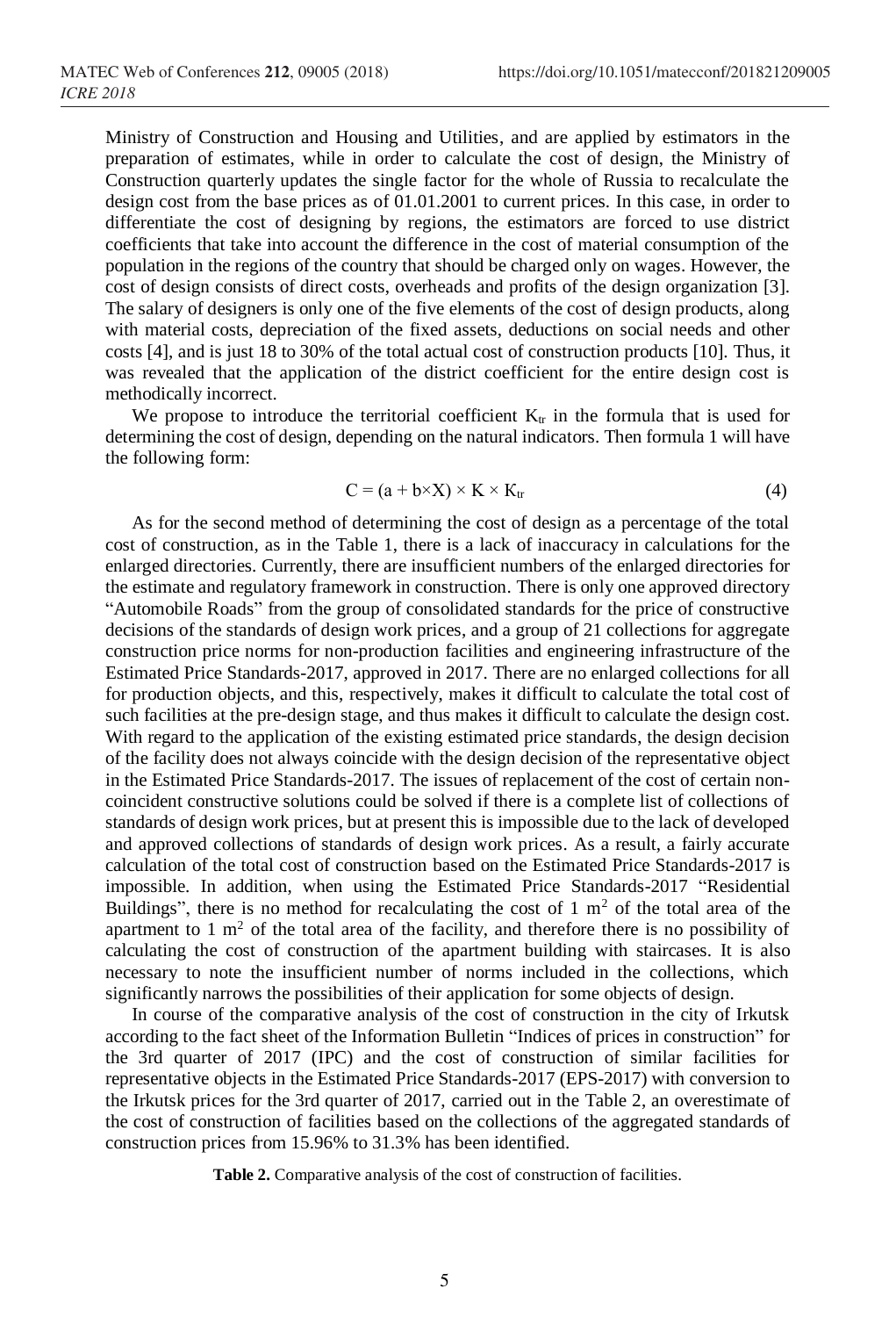| Name of the object                                                                                           | Cost of the construction of the<br>facility without taking into<br>account design and survey<br>works, thousand rubles / $m2$ |          | Relative<br>deviation |
|--------------------------------------------------------------------------------------------------------------|-------------------------------------------------------------------------------------------------------------------------------|----------|-----------------------|
|                                                                                                              | IPC, the $3rd$<br>quarter of 2017                                                                                             | EPS-2017 | $\cdot\%$             |
|                                                                                                              |                                                                                                                               |          |                       |
| 2-floor<br>block<br>house<br>apartment<br>(townhouse), brick with facing<br>with<br>obverse brick            | 24.77                                                                                                                         | 36.05    | 31.3                  |
| 8-floor residential brick building with a<br>monolithic frame (monolithic reinforced<br>concrete foundation) | 35.08                                                                                                                         | 44.82    | 21.73                 |
| 9-floor residential brick building with a<br>monolithic frame (pile foundations)                             | 36.61                                                                                                                         | 43.56    | 15.96                 |

It should be noted that the method of determining the value based on the enlarged collections in comparison with the estimates shows an overestimation not only in new construction, but also during reconstruction and overhaul, and relative deviation in calculating the cost of overhaul is about 50% [7].

Regarding the third method of determining the cost of design, it is revealed that the lack of federal-level standards for the duration of design of construction objects makes it impossible to use this method when designing facilities, in construction of which federal budget funds are involved. Consequently, there is a need to develop a new, justified system of labor intensity standards. The norms of labor intensity of designing will allow reliably determining the cost of the design production as a part of the total cost of construction.

## **4 Discussion**

Taking into account the obtained results, it is possible to form the basic measures for improving the pricing system in construction, in particular when calculating the cost of design work by making the following:

- 1. To include the territorial coefficient in the formula for calculating the cost of design, depending on the natural indicators of the design objects.
- 2. To develop a full range of collections of the enlarged norms for the price of constructive solutions, for the application of these collections in clarifying the constructive decisions of EPS.
- 3. To develop collections of the enlarged standards for construction prices for production facilities.
- 4. To expand the nomenclature of existing collections of EPS by including additional representative objects.
- 5. To develop a method for recalculating the cost of  $1 \text{ m}^2$  of the total area of the apartment to 1  $\text{m}^2$  of the total area of the facility in the Estimated Price Standards-2017 "Residential Buildings".
- 6. To clarify the construction price standards included in the Estimated Price Standards-2017 "Residential Buildings".
- 7. To develop and approve at the federal level the design labor intensity standards that could be used throughout the Russian Federation.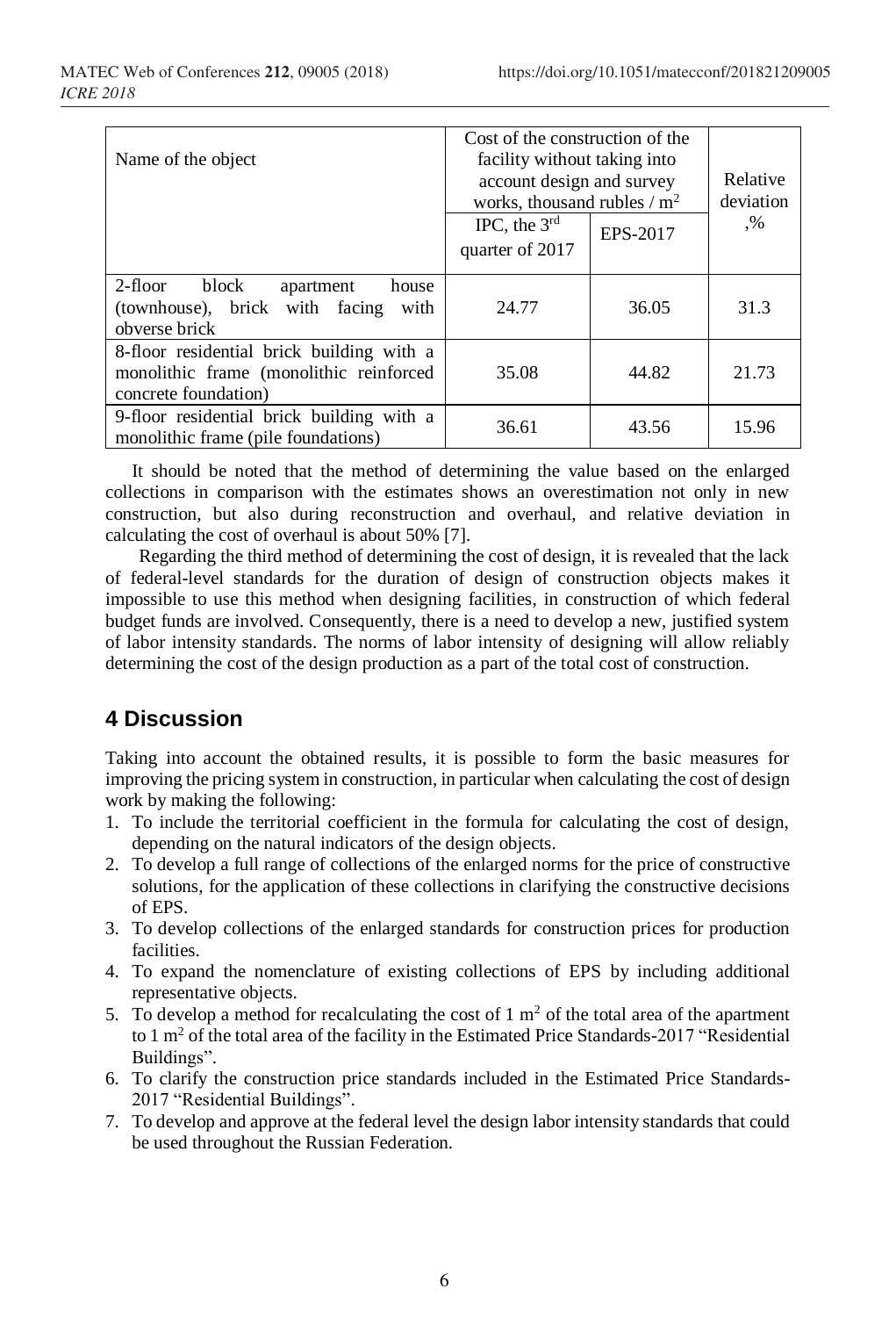## **5 Conclusion**

Thus, in the context of reforming the pricing system in construction in the Russian Federation, the ways we proposed in order to improve the accuracy of the design cost calculations will allow optimizing the costs of the customer for calculation of design documentation. This in turn will affect the amount of investments in the construction of facilities financed from the budgets of all levels, and from extra-budgetary funds.

The proposed set of measures to improve the methods of calculating the cost of the design products will contribute to improving efficiency of investments in construction.

It is important to note that increasing accuracy of design cost calculations can contribute to the development of innovative economy, to improve the quality of design products, and to reduce the cost price of construction, which entails a reduction in the cost of construction facilities.

#### **References**

- 1. *Methods for determining the value of construction products in the territory of the Russian Federation, (MDS 81-35. 2004)* (Gosstroy, Moscow, 2004)
- 2. *Methodical instructions on the application of reference books of basic prices for design works for construction. Approved by Order of the Ministry of Regional Development of the Russian Federation of December 29, 2009 N 620* (Moscow)
- 3. *Methodological recommendations on the composition and accounting of costs included in the cost of design and survey products (works, services) for construction and the formation of financial results (MDS 81-15. 2000)* (Gosstroy, Moscow, 2000)
- 4. R*egulation on the composition of costs for the production and sale of products (works, services), included in the cost of products (works, services), and on the procedure for the formation of financial results that are taken into account when taxing profits. Decree of the Government of 5.08.92 No. 552* (Moscow)
- 5. S. A. Alekseev, Economics and Entrepreneurship, **9-1**(86), 669-672 (2017)
- 6. O. Antonyan, E. N. Karpushko, A. S. Solovyov, Construction Economics, **4(46)**, 3-14 (2017)
- 7. O. Antonyan, N. R. Torchyan, *Materials of the IV International Scientific and Practical Internet Conference*, 121-127 (2017)
- 8. E. S. Dedyukhina, Izvestiya Vuzov. Investments. Building. Real Estate, **4(15)**, 26-32 (2015)
- 9. T. V. Dobysheva, K. N. Putsenko, Izvestiya Vuzov. Investments. Building. Real Estate, **1(4)**, 33-41 (2013)
- 10. A. S. Merzlyakova, Bulletin of the Ural Institute of Economics, Management and Law, **4**, 48-54 (2017)
- 11. I. V. Yamshchikova, E. I. Naumov, Proceedings of the Irkutsk State Technical University, **3(50)**, 36-41 (2011)
- 12. P. C. A. Chan, D. Scott, and A. P. L. Chan, Journal of Construction Engineering and Management, **7**, 153-155 (2004)
- 13. D. Arditi, M. Asce, A. Elhassan, Y. CengizToklu, Journal of Construction Engineering And Management, **126(5)** (2002)
- 14. L. Shen, M. Asce, Y. Wu X. Zhang, Journal of Construction Engineering and Management, **137(6)** (2011)